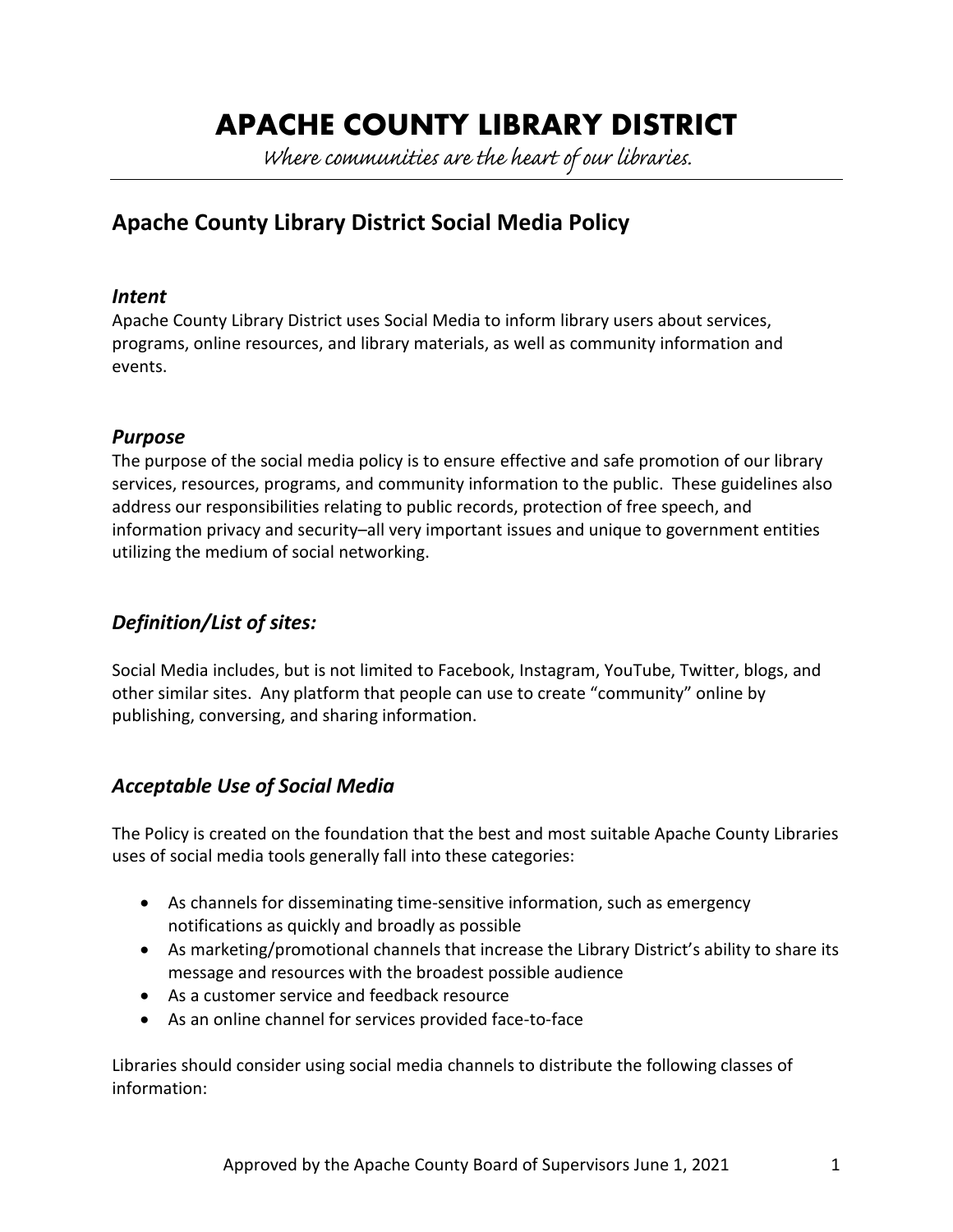- Library Resources/links to online resources
- Highlighting materials within the library
- Programs/Events
- Employment
- Emergency information
- Public Service Announcements
- Local/Community news, information, and announcements
- Customer service/feedback/answer questions

Posts should be positive in tone and should reflect the values and viewpoint of the library rather than personal opinions. Assigned staff need to be consistent in posting AND monitoring the posts for comments, questions, feedback. Please answer/respond to these posts as quickly as possible. Complaints or negative comments should not be deleted but should be engaged like any other patron complaint. Staff may move the discussion to a private venue such as chat or messaging. If a library deems any comments inappropriate, they must confer with the Library Director before removing them from Facebook. If the decision is made to remove a comment the library must retain a copy of what was removed.

#### *Procedural Guidelines*

For security Social Media accounts should be logged out of each time a staff member completes a post. Do not remain logged in and do not have your browser remember the password. Log in only to create posts and then log back out. Records of all related accounts: usernames and passwords shall be kept up to date at the district office, remember to update that information as passwords change. Social media passwords should be changed quarterly and be complex passwords. Do not use the address, phone number or name of the library in the password. The goal is to create passwords that are not easily guessed by hackers.

Each library manager should designate one (1) staff member for their social media accounts/posts. Posts should be reviewed for correctness and appropriateness by the manager before being posted. If the manager is the social media person, please have another staff member review for errors and spelling. The assigned staff member will also be responsible for monitoring content and any feedback on Facebook and respond as appropriate in a timely manner, or have the manager respond if needed.

Content needs to be monitored to assure that it is:

- Accurate
- Spelled properly/proper use of grammar
- Timely
- Applicable to a wide audience
- Useful or actionable